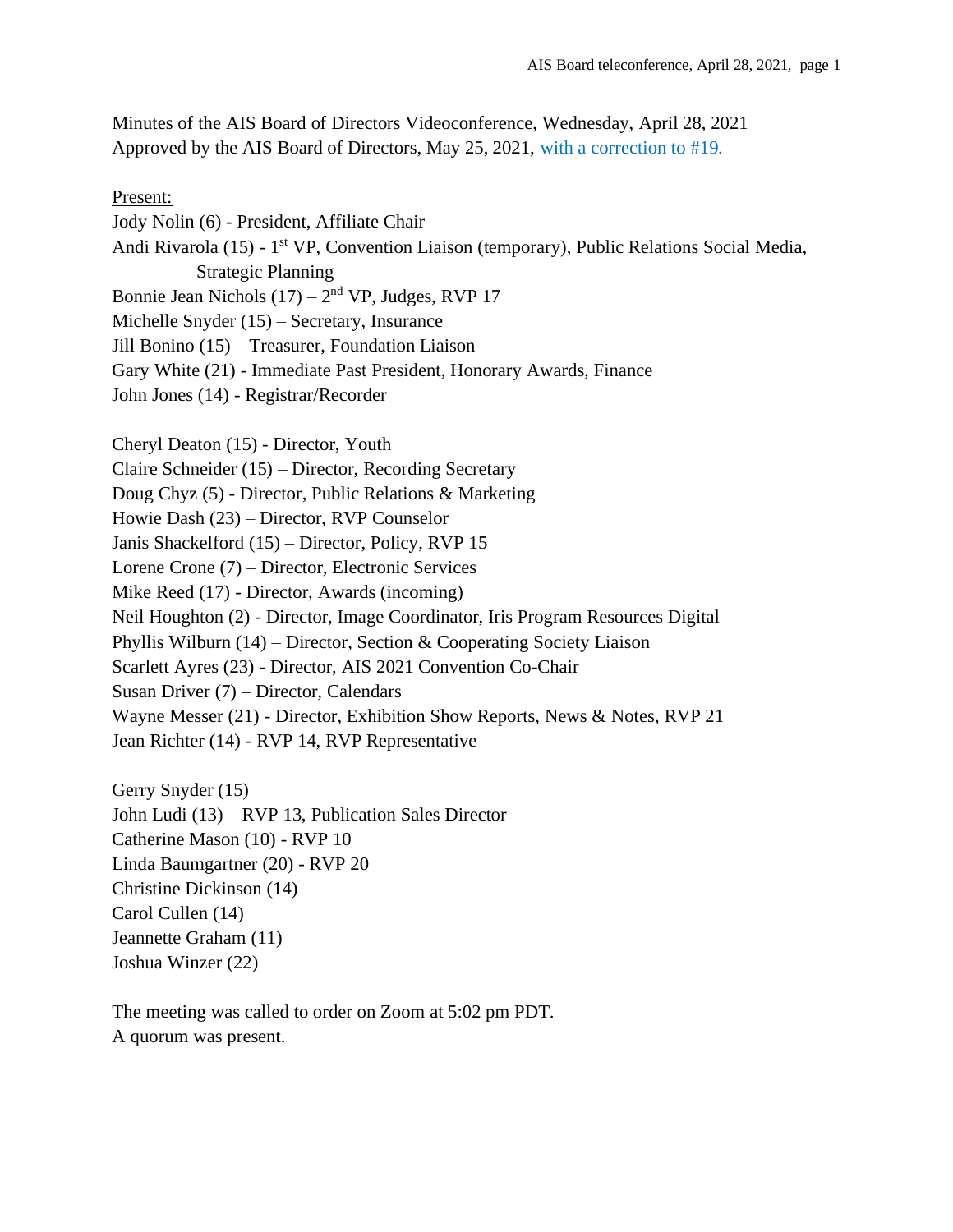1. Motion 1: To approve the minutes of AIS Board of Directors meeting, March 24, 2021, with a clarification by John Ludi and a correction by Wayne Messer. Motion by Bonnie Nichols and seconded by Howie Dash. Motion passed.

2. Motion 2: To approve the minutes of a special *Handbook* meeting, March 30, 2021. Motion by Janis Shackelford and seconded by Bonnie Nichols. Motion passed.

3. Motion 3: To approve the minutes of a special *Handbook* meeting, April 13, 2021. Motion by Bonnie Nichols and seconded by Phyllis Wilburn. Motion passed.

4. Motion 4: To approve the minutes of a special *Handbook* meeting, April 27, 2021, with one correction.

Motion by Neil Houghton and seconded by Gary White. Motion passed.

# REPORTS

The following reports, marked "for information only", were posted in AISDocs: Advertising (Dawn Boyer), Affiliate Liaison (Jody Nolin), Bulletin Editor (Jane Milliman), Calendars (Susan Driver), Electronic Services (Lorene Crone), Image Coordinator (Neil Houghton), Iris Programs - Speakers, Iris Programs - Digital (Neil Houghton), Photo Contest (Susan Driver), Public Relations and Marketing (Doug Chyz).

5. Affiliate Liaison - Jody Nolin An update: 135 out of 153 affiliates are now up to date with AIS.

6. Calendars - Susan Driver

An order form is also included in AISDocs and is easy to use.

7. Website - Wayne Messer filed an electronic report

According to the 2017 & 2018 Electronic Reports, goals were to make the website easy to update, to be mobile-responsive (look good on cell phones & computers), be integrated with social media and blogs, have a better integration of member services, be easy to navigate, have a search function for the Iris Encyclopedia, include sign-up forms for email lists.

There are ten people who have editing privileges for the website, currently at 123 pages with over 700 documents and images. There are between five and six thousand visitors a month to the AIS website. Recent changes and additions to the website: links to regions and local clubs, and an update of AIS membership options.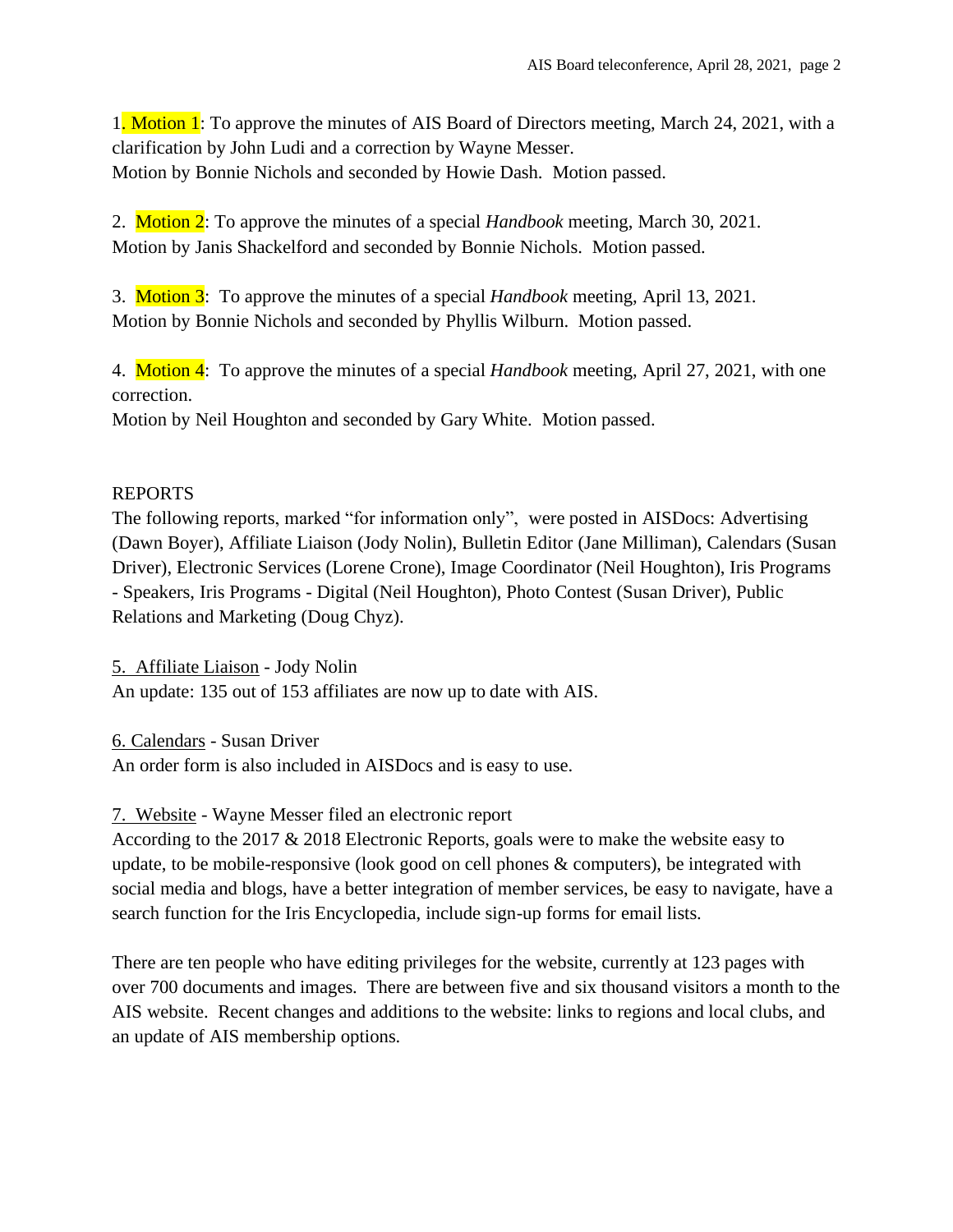Discussion: Errors and broken links in the AIS website should be checked and repaired in a timely manner. A suggestion was that the each of the ten members of the Electronics Team be assigned to monitor a section of the AIS website for errors and out-of-date information and make appropriate corrections. In the future, names, AIS positions and contact information will be shared by Michelle Snyder with Jane Milliman for the Bulletin and Wayne Messer for the AIS website. It might be helpful to establish a timeline of changes of AIS positions (e.g., new RVPs, new directors) so these changes can be posted and published more expediently.

Wayne proposed expanding the scope of the AIS website. For example, one of the AIS mission statements is to support the conservation of irises. He suggested that a page of information and hotlinks to HIPS, the Louisiana Iris Conservation Project, the Species Preservation Project, and other programs, some not even part of AIS, could be set up. It was suggested that directors and other Board members should periodically review the entire website with the objective of making a list of things to ADD to the website.

Wayne's summary of potential website actions:

- 1) Include conservation in the AIS website.
- 2) Use the AIS Vision Statements to add more website topics.
- 3) Form an Electronic Presence working group.

4) Identify ways to help regions, sections, affiliate clubs and other groups to increase their website presence.

5) Identify ways that would encourage discussion within AIS.

Jody Nolin proposed establishing a new standing committee to address these website actions. A small group should begin by writing a charter to include membership, functions, and responsibilities. Membership might include the Electronics Committee people plus representatives from other online services such as the AIS Encyclopedia, webinars, social media, etc.

8. Image Coordinator - Neil Houghton

Neil encouraged everyone to read his report.

# 9. Membership Development & Social Media - Andi Rivarola

During the last year, the membership secretary and membership options have changed. Membership Development and Social Media are related. Andi explained that after his presentations about social media, membership does increase. But more needs to be done. For example, 20 to 30% of affiliate clubs do not have any online presence. There should be an AIS, regional or affiliate club presence at all local garden events to publicize the culture of iris and membership in an iris society.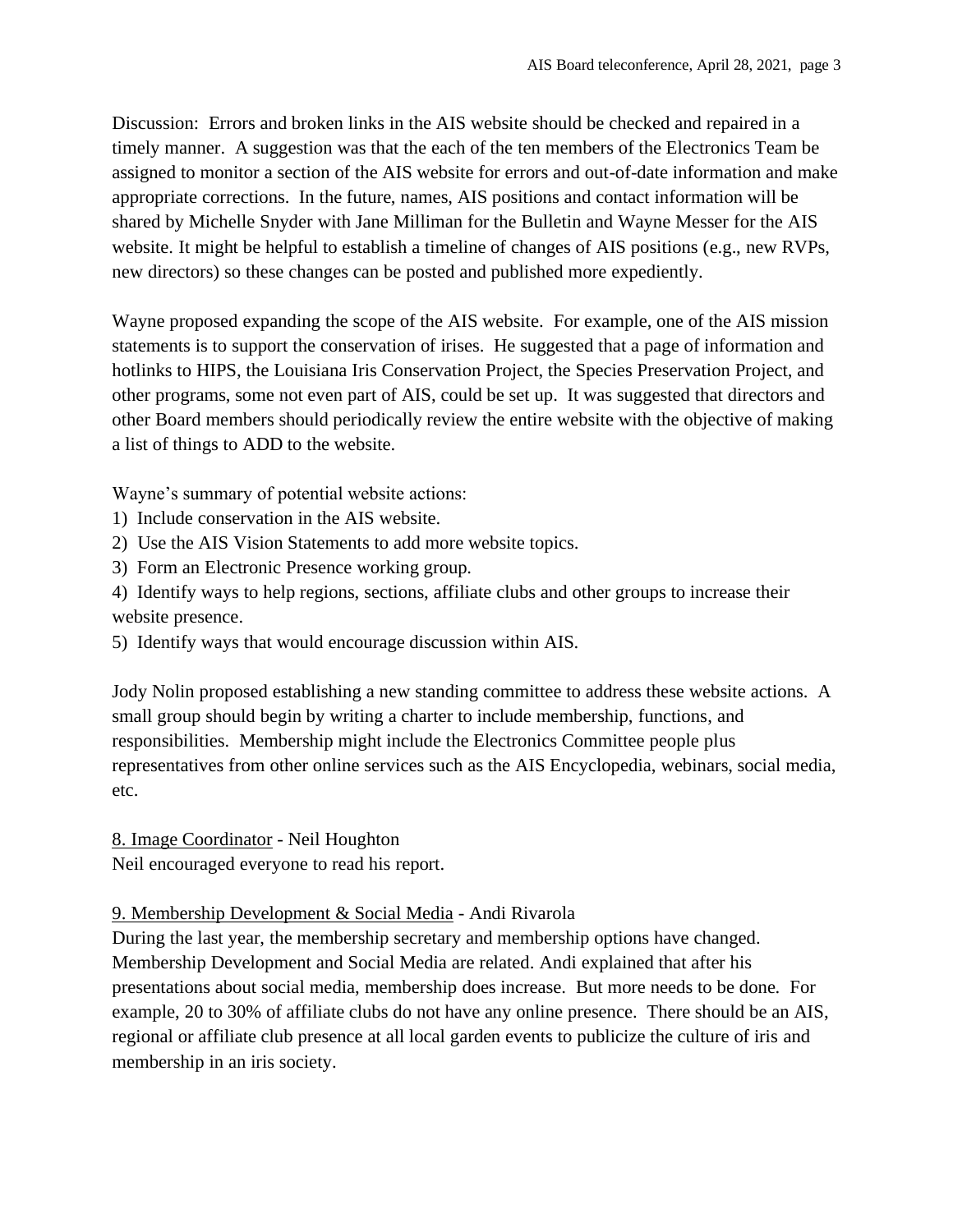Discussion: There is a disconnect between AIS and local affiliate clubs. Some affiliate clubs are very isolated from AIS, without any online presence. On the other hand, the COVID pandemic has created an opportunity for the growth of online meetings and workshops. Perhaps the reluctance of some members and clubs to make use of online meetings and webinars is lack of skill and experience using the internet and programs such as Zoom.

#### 10. Life membership to include an e-membership?

There are 35 people who are life members and e-members. Pam Messer, membership secretary, proposes that these 35 members be given full memberships which would include the emembership. A suggestion was made to make all life memberships include an e-membership. However, currently, there are 479 life members and 254 of those have email addresses on record. Before making a motion about adding e-membership to the life membership, more information is needed.

# 11. Photo Contest - Susan Driver

Susan received a tip sheet and timeline for the Photo Contest from Janet Smith, previous photo contest chair. Because she is new to this position, Susan asked for advice and insight about coordinating the Photo Contest.

### 12. News & Notes - Wayne Messer

In addition to the announcements in News & Notes, additional notices have been sent out via Constant Contact for surveys, webinar registrations, and other updates. This has required creating new mailing lists for each topic.

# 13. Public Relations and Marketing - Doug Chyz

In the AIS membership voucher program, one nursery was added and five have resigned. A search of iris related Facebook Groups found more than 100 groups with 175,000+ members that are NOT related to AIS. There were 15 groups with almost 64,000 members that ARE related to AIS. Of the twenty AIS regions, only 7 have a Facebook group with just over 3,500 members.

# 14. Registrar - John Jones

The charts in his report are updated for 2020. Registrations are increasing while introductions are declining. Approximately 55% of registrations are from North America. The 2020 R&I has been submitted and print copies will be available from the Store Front in mid-May. Print-ondemand continues to work well. The 2020 list of reserved and registered names is posted on the AIS website. Janis Shackelford is learning the registration process. Progress is being made in the redesign of the registrar/recorder job, the division of the workload among several people. A formal proposal for this redesign will be made to the Board at a future date. The Iris Register should be finished and uploaded by next week. Instead of being printed, the R&I appendix will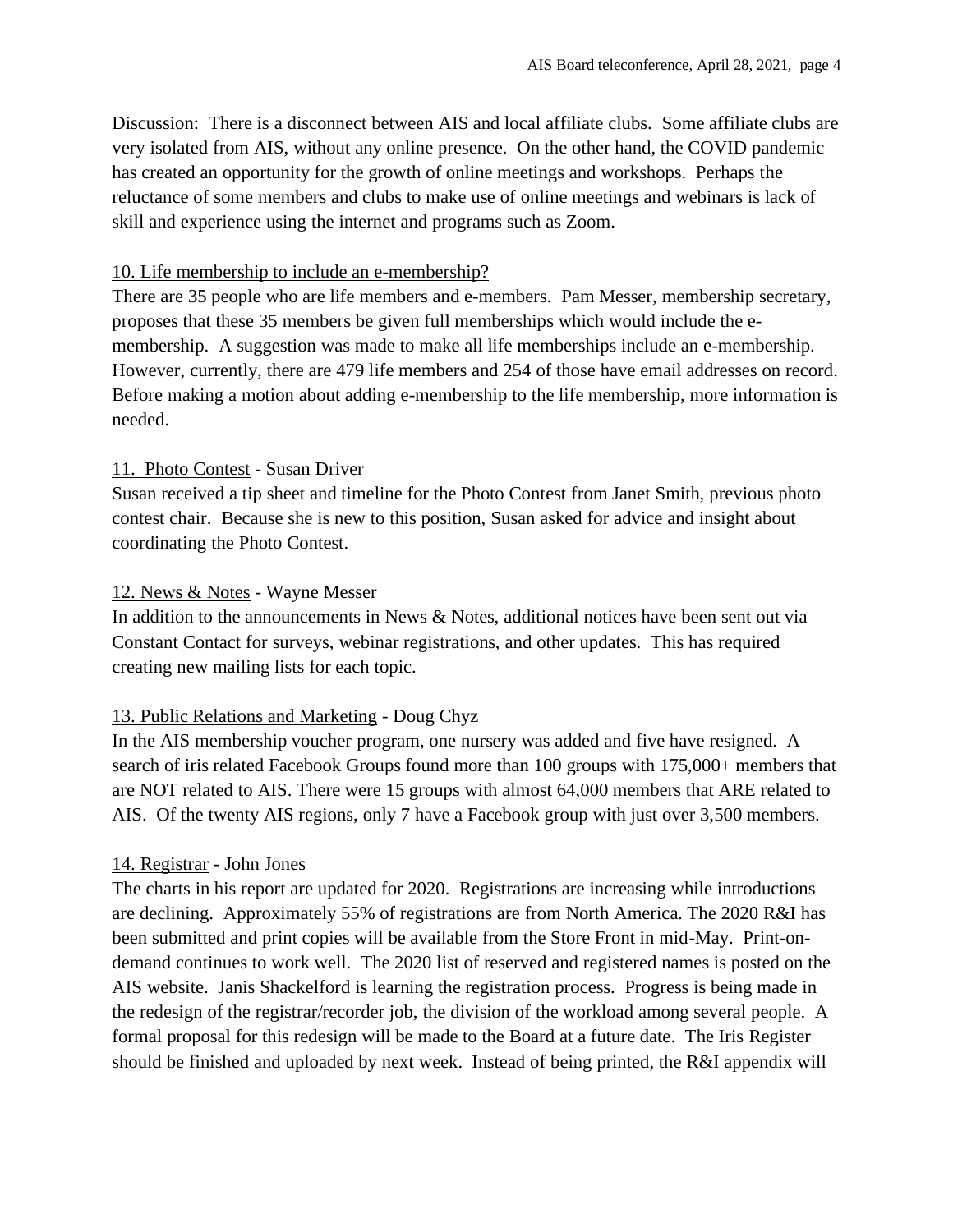now be posted as an Excel file on the AIS website. This will reduce the number of pages and the cost of printing the R&I.

### OLD BUSINESS

### 15. Update of the *Handbook for Judges* - Bonnie Nichols

Phase 1 is almost finished, that is the writing and approval of the chapters. Only a few chapters remain to be approved, in one wrap-up meeting. Phase 2 will be the publishing of the *Handbook* in its various forms. The goal is to have the *Handbook* finished by late summer.

# 16. Trophies - Mike Reed

Mike's project was to investigate replacement trophies for the Franklin Cook Memorial Cup, the Ben Hager Cup and the President's Cup. The latest plan is to purchase one prop trophy that would be used in photos with the winners during the awards ceremony at the convention. A photo-plaque would be sent to each winner after the convention. Each plaque would contain a 4 by 6 inch photo of the winning flower, the AIS logo, and be engraved with "the name of the winning iris by the hybridizer." Mike suggested a three-step timeline. First, ship or carry the one prop trophy to and from the convention. After the winners are known, order the 3 plaques (or more if there is a tie) with appropriate engraving and have them shipped to Mike's home where he can insert appropriate photos. Third, send the plaques to the winners. There was a long discussion about the source of the photos including the Iris Wiki, the image coordinator (Neil Houghton), the hybridizer, or some other skilled photographer at the convention. Shipping of the photo-plaque could be via Priority Mail. These trophies and plaques would be used for the first time at the 2022 convention, in Las Cruces.

Motion 5: to purchase one prop trophy, a nickel-plated cup, 12 <sup>3</sup>/4 inches and to purchase 3 photoplaque awards, black & silver, 10.5 X 13 inches from Metcalf. Motion by Neil Houghton and seconded by Bonnie Nichols. Motion passed.

#### 17. The AIS Ballot - Mike Reed

Mike continues to confer with Gerry Snyder about the Ballot and about the software used to compile results. The Ballot will be out shortly.

#### 18. MemberPress - Wayne Messer

This is software that would be used on the AIS website. It can be upgraded or downgraded as necessary. The price is \$249 with an annual fee of \$399 for updates, also called a maintenance contract.

Motion 6: to purchase MemberPress software for use on the AIS website for \$249. Motion by Wayne Messer and seconded by Michelle Snyder. Motion passed.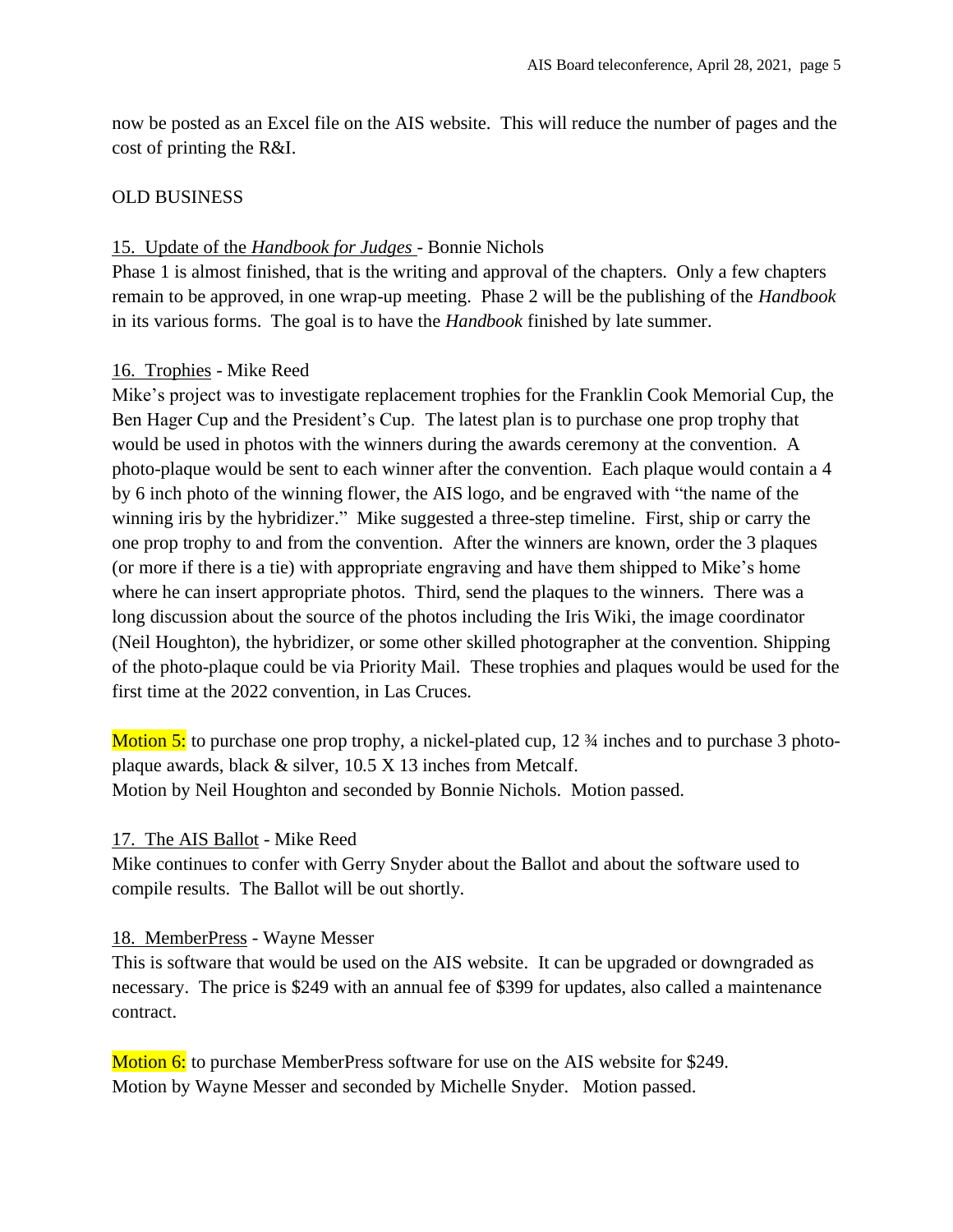### 19. Purchase order policy - Jill Bonino

When the AIS Board approves a purchase of items for more than \$1000, the treasurer will prepare a purchase order to be approved by the AIS president prior to ordering. In this case the purchase may be paid by the treasurer prior to receipt of the goods.

For purchases less than \$1000 (e.g., Mike Reed's purchase of the trophies), a person will make the purchase, then submit the receipt to Michelle Snyder to go through the voucher system where in the end, Jill will issue a check for reimbursement.

### NEW BUSINESS

### 20. Silent Auction at the 2022 convention - John Ludi

Howie Dash and his 2022 Convention committee have not yet made a decision about the silent auction. Howie invited AIS to take on the silent auction.

### 21. International Competition update - Jill Bonino

Nancy Skjei, president of the Presby Memorial Iris Garden, reported to Jill that the flowers bloomed very late last year. (These irises were planted back in 2018.) From May 31 to June 4th, the Presby irises will be judged by five American judges: Jody Nolin, Andi Rivarola, Kathy Chilton, Bonnie Nichols, and Gary White. There are funds from the 2020 Convention that will pay for hotel and food for the judges. Certificates will be issued to the hybridizers of the winning flowers. Digging of the Presby irises is planned for later in the summer. An excursion to the New York Botanical Garden is being scheduled for the judges to see the guest iris planted there.

#### 22. Fall Meeting - Janis Shackelford

The Fall Meeting will be in San Diego, November 6, Saturday, one day only.

# ANNOUNCEMENTS

- The RVP Counselors meeting will be Tuesday, May 4<sup>th</sup>.
- $\bullet$  There will be a webinar, May  $5<sup>th</sup>$ , on Siberian irises that will include a Judges Training opportunity.

• The next special AIS Board meeting for Handbook review will be Tuesday, May 11 at 5 PM Pacific time.

● The next monthly AIS Board meeting will be **TUESDAY, May 25 at 5 PM PDT**. This will be the official Spring Meeting which requires the appointment of the RVP rep to the Board, the